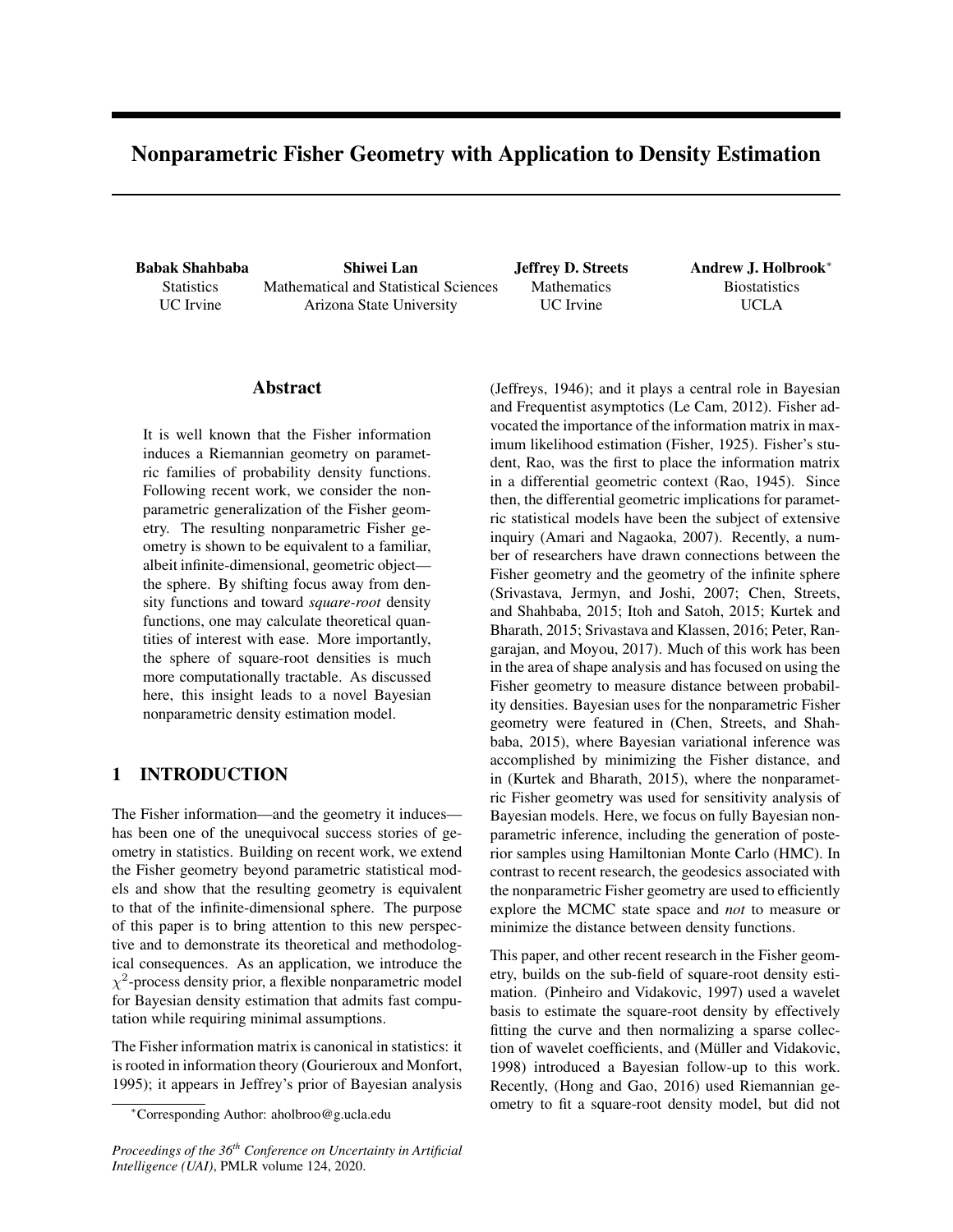make any connections to the Fisher geometry. More recently (Peter, Rangarajan, and Moyou, 2017) performed square-root density estimation for object recognition using minimum description length as fitting criterion and used the nonparametric Fisher geometry to obtain a closed-form expression of this criterion.

In this paper, we focus on the application of the nonparametric Fisher geometry to Bayesian inference for probability densities. While the density function is the object of interest, we instead model the square-root density function, that is, the function the square of which integrates to unity. We take a Bayesian nonparametric approach and endow the square-root density with a Gaussian process (GP) prior (Williams and Rasmussen, 1996) multiplied by a Dirac measure limiting its support to the infinite-dimensional sphere. In order to maintain this restriction, it is useful to use the Karhunen-Loève  $(K-L)$ expansion (Wang, 2008) of the GP prior as opposed to its kernel representation. Every GP with bounded second moment may be represented in terms of the eigenfunction expansion of its covariance operator, but this (the K-L) expansion is only explicitly known for a few classes of GPs (Wang, 2008). Still, the K-L expansion has seen much recent success in the realm of Bayesian inverse problems (Dashti and Stuart, 2013; Cotter et al., 2013) and has been featured in infinite-dimensional HMC and infinite manifold HMC ( $\infty$ -mHMC) (Beskos et al., 2016). The proposed application of the K-L expansion to model the square-root density is unprecedented and offers a probabilistic interpretation to the use of basis expansions for density estimation.

Due to the orthonormality of the eigenfunction basis, the restriction to the (uncountably) infinite-dimensional sphere translates to a restriction to the (countably) infinite-dimensional sphere for the eigenvalues of the GP. Then, following the precedent set in (Beskos et al., 2016), the K-L expansion is truncated and the object of inference is reduced to the posterior distribution of a finite number of K-L coefficients restricted to a finite sphere. This computation is quick and easy using spherical HMC (Lan, Zhou, and Shahbaba, 2014). Thanks to the basis representation, computational complexity scales linearly with the number of data points, as opposed the cubic rate of the GP density sampler (Murray, MacKay, and Adams, 2009). Moreover, we show that in the square-root density estimation context—spherical HMC corresponds to Riemannian HMC in the infinitedimensional limit.

Squaring the GP square-root density prior gives a  $\chi^2$ process (cf. Rabier and Genz, 2014) density prior. We illustrate the use of this prior for a number of problems. The model is flexible and its posterior draws provide plausible realizations of the uncertainty inherent in the density estimation problem. Besides a recent application to Bayesian quadrature (Gunter et al., 2014), we are unaware of statistical applications for the  $\chi^2$ -process and are therefore pleased to present its novel application to Bayesian density estimation. In that sense, our method can be considered as an alternative to Dirichlet Process Mixture Models (DPMM), which are commonly used for nonparametric Bayesian estimation. DPMMs convolve the Dirichlet process with a smooth distribution, in effect constructing an infinite mixture model (Antoniak, 1974). More recently, (Murray, MacKay, and Adams, 2009) proposed a new method, called Gaussian Process Density Sampler (GPDS), offering a similar amount of flexibility as the DPMM but having an arguably simpler framework. Nonetheless, inference for DPMM requires an advanced Gibbs sampling routine (Neal, 2000), and inference for the GPDS requires exchange sampling to handle the unit-integral restriction on the GP model (Murray, MacKay, and Adams, 2009). In contrast, the model we propose here can be computed using generic spherical HMC (Lan, Zhou, and Shahbaba, 2014) or geodesic Monte Carlo (Byrne and Girolami, 2013) algorithms.

In summary, the contributions of this paper are as follows:

- we review a nonparametric generalization of the Fisher geometry and show its relationship to the infinite-dimensional  $(L^2)$  sphere, the space of square-root density functions;
- we derive the geodesics on the  $L^2$  sphere and use these geodesics to formalize the relationship between Riemannian HMC and infinite-dimensional spherical HMC;
- focusing on Bayesian nonparametric density estimation, we demonstrate the practical benefits to modeling the *square-root* density function. The resulting  $\chi^2$ -process density prior performs well for a variety of problems and is efficiently computed using spherical HMC.

The rest of the paper is organized in the following way. In Section 2 we review the parametric Fisher geometry, present a nonparametric extension of the Fisher geometry, and derive key results by relating this geometry to the infinite-dimensional sphere. Section 3 presents the  $\chi^2$ process density prior along with some necessary tools, such as the Karhunen-Loève expansion. In Section 4, we discuss efficient Bayesian inference for the model and relate Riemannian HMC to infinite-dimensional spherical HMC. Section 5 relates our method to the Cox process Cox, 1955. Empirical results are presented in Section 6.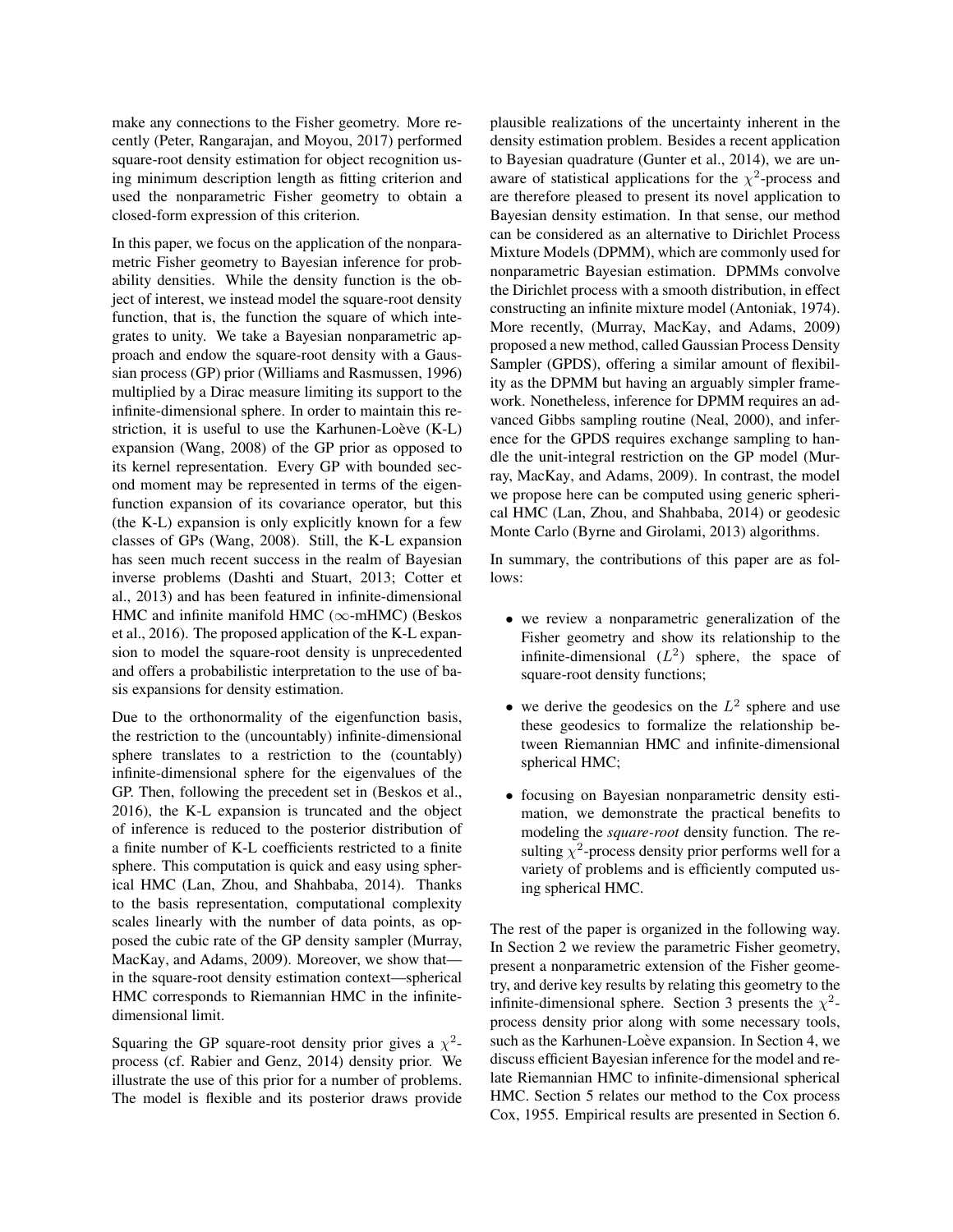Finally, in Section 7 we discuss model limitations and possible extensions. All proofs are placed in the Supplement.

# 2 THE NONPARAMETRIC FISHER **GEOMETRY**

#### 2.1 THE PARAMETRIC FISHER GEOMETRY

Given data  $x$  in domain  $D$ , it is often useful to specify a probabilistic model  $S = \{p_\theta = p(x, \theta) | \theta =$  $[\theta^1, \ldots, \theta^p]$ , where  $\theta$  is a vector parameterizing the model and taking values in the continuous parameter space  $\Theta$ . Then at any point  $\theta \in \Theta$ , the Fisher information is the expectation of the negative log-likelihood Hessian:

$$
\mathcal{I}(\theta) = -E_x \Big( \frac{\partial^2 \ell(\theta)}{\partial \theta \partial \theta^T} \Big) = - \int_{\mathcal{D}} \frac{\partial^2 \ell(\theta)}{\partial \theta \partial \theta^T} p(x|\theta) \mu(dx) ,
$$

where  $\ell(\theta) = \log p(x|\theta)$ . The Fisher information encodes second-order functional information about  $\ell(\theta)$ . This fact explains the use of the Fisher information as a gradient preconditioning matrix in both (the Frequentist) Fisher scoring (Longford, 1987) and (the Bayesian) Riemannian HMC (Girolami and Calderhead, 2011). The Fisher information may also be written as the expected outer product of the score vector  $\partial \log p(x|\theta)/\partial \theta$ :

$$
\mathcal{I}(\theta) = \mathcal{E}_x \Big( \Big( \frac{\partial \ell(\theta)}{\partial \theta} \Big) \Big( \frac{\partial \ell(\theta)}{\partial \theta} \Big)^T \Big) \n= \int_{\mathcal{D}} \Big( \frac{\partial \ell(\theta)}{\partial \theta} \Big) \Big( \frac{\partial \ell(\theta)}{\partial \theta} \Big)^T p(x|\theta) \mu(dx).
$$

The Fisher information is symmetric positive definite at any point  $\theta \in \Theta$ . Taking note of this fact, Rao (1945) interpreted the Fisher information matrix as a Riemannian metric tensor, i.e. a smoothly varying, symmetric positive definite matrix defined over the parameter space Θ. In this way, the Fisher information matrix induces a Riemannian metric  $g_{\theta}(\cdot, \cdot)$  over  $\Theta$  satisfying

$$
g_{\theta}(\ell_i, \ell_j) = \mathcal{I}_{ij}(\theta)
$$
, and  $g_{\theta}(\psi, \phi) = \sum_{i,j} \psi^i \phi^j \mathcal{I}_{ij}(\theta)$ 

for  $\ell_i = \partial \ell(\theta) / \partial \theta_i, \psi = \sum_{k=1}^p \psi^k$ P  $\int_{k=1}^{p} \phi^{k} \ell_{k} = \frac{\partial \ell(\theta)}{\partial \theta_{i}}, \quad \psi = \sum_{k=1}^{p} \psi^{k} \ell_{k} \text{ and } \phi = \frac{p}{k+1} \phi^{k} \ell_{k}.$  Hence, the Fisher information may be thought of as inducing a non-trival geometry on the otherwise Euclidean parameter space Θ. There has been much inquiry into the nature of the parametric Fisher geometry. Efron used the Fisher geometry to prove the second-order efficiency of the MLE for exponential family models (Efron, 1978), and Amari and Nagaoka (2007) has constructed a body of work around the Fisher geometry and its dual connections. More recently, Girolami and Calderhead (2011) successfully used the Fisher geometry to guide the Hamiltonian flow of their Riemannian HMC. In this paper, we take another tack by generalizing the notion of the Fisher geometry to nonparametric models.

#### 2.2 Beyond parametric models

We consider probability distributions over smooth manifolds D, of which  $\mathcal{D} \cong \mathbb{R}^d$  is a special case. Having fixed a background measure  $\mu$ , let

$$
\mathcal{P} := \left\{ p : \mathcal{D} \to \mathbb{R} \mid p \ge 0, \int_{\mathcal{D}} p(x) \,\mu(dx) = 1 \right\}
$$

be the space of probability density functions over D. That is,  $P$  is the set of Radon-Nikodym derivatives of probability measures that are absolutely continuous with respect to  $\mu$ . The following construction is agnostic to whether  $\mu$  is the Lebesgue measure over  $\mathcal{D} = \mathbb{R}^d$  or the Hausdorff measure over a general Riemannian manifold  $D = M$ .

We deal with the space  $P$  and do *not* fix a parametric model. Instead we give  $P$  the structure of an infinite dimensional (formal) Riemannian manifold. First, we think of it as a smooth manifold. Observe that for a given  $p \in \mathcal{P}$ , the tangent space can be identified with

$$
T_p \mathcal{P} := \left\{ \phi \in C^{\infty}(\mathcal{D}) \mid \int_{\mathcal{D}} \phi(x) \,\mu(dx) = 0 \right\} \,.
$$

This identification arises when one differentiates the unit measure condition on probability density functions. That is, for a smooth curve  $p_t : (-\epsilon, \epsilon) \rightarrow \mathcal{P}$  satisfying  $dp_t/dt|_{t=0} = \phi$ , we have

$$
0 = \frac{d}{dt} \int_{\mathcal{D}} p_t(x) \,\mu(dx) \big|_{t=0} = \int_{\mathcal{D}} \frac{dp_t}{dt}(x) \,\mu(dx)
$$

$$
= \int_{\mathcal{D}} \phi(x) \,\mu(dx) \,.
$$

Now that we have a smooth manifold and an associated tangent space, we may define a Riemannian metric, i.e. a smoothly varying, symmetric, non-degenerate, bilinear function  $g(\cdot, \cdot)_p : T_p \mathcal{P} \times T_p \mathcal{P} \to \{0\} \cup \mathbb{R}^+$ . Riemannian metrics are useful for developing a notion of distance on a manifold that does not depend on any embedding in Euclidean space. One may define uncountably many metrics on a general manifold, but we are interested in a generalization of the parametric Fisher information metric.

Definition 1. *Given* D*, the* nonparametric Fisher information metric on P(D) *is (Srivastava, Jermyn, and*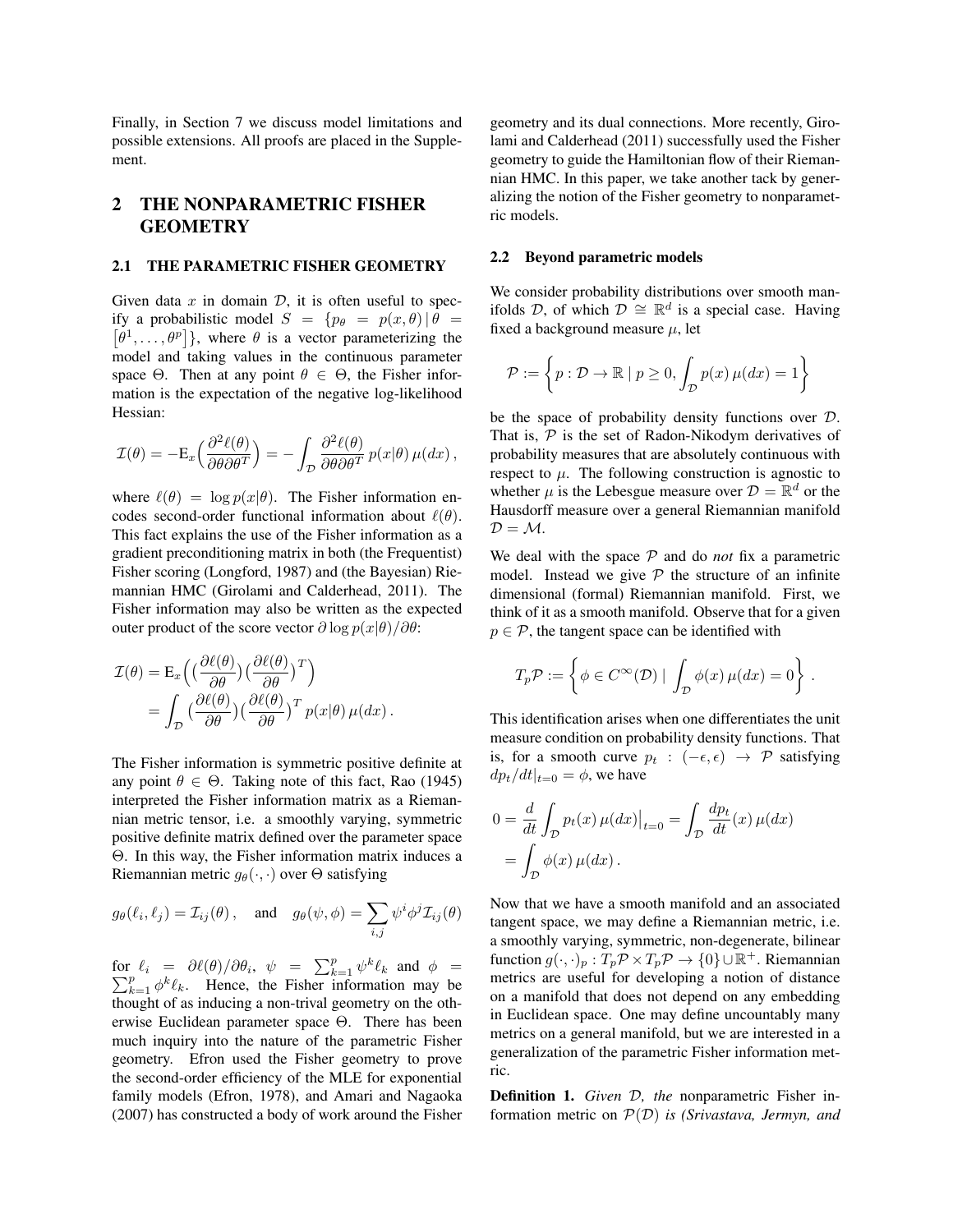*Joshi, 2007; Srivastava and Klassen, 2016)*

$$
g_F(\phi, \psi)_p := \int_{\mathcal{D}} \frac{\phi(x)\psi(x)}{p(x)} \mu(dx). \tag{1}
$$

This metric is a consistent generalization of the parametric Fisher information metric. To see this, consider the parametric model  $p(x|\theta)$ , with  $\theta$  as a vector. Then each element  $\theta_i$  of  $\theta$  defines a curve  $\Theta_i \rightarrow \mathcal{P}$ , where  $\Theta_i$  is a slice of  $\Theta$ , and

$$
\mathcal{I}_{ij}(\theta) = \int_{\mathcal{D}} \ell_i \ell_j \, p(x|\theta) \mu(dx) \n= \int_{\mathcal{D}} \frac{p_i(x|\theta)}{p(x|\theta)} \frac{p_j(x|\theta)}{p(x|\theta)} p(x|\theta) \mu(dx) \n= \int_{\mathcal{D}} \frac{p_i(x|\theta) p_j(x|\theta)}{p(x|\theta)} \mu(dx).
$$

Here, we have adopted the shorthand  $p_i(x|\theta)$  =  $\partial p(x|\theta)/\partial \theta_i$ . Expressed in a more invariant fashion, interpreting a model as a map  $\theta : \Theta \to \mathcal{P}$ , one has that the parametric Fisher metric is induced by the nonparameteric Fisher metric, i.e.

$$
\theta^*g_F=g_\theta.
$$

In what follows we make a nontrivial change of variables suggested by this geometric picture which provides various theoretical and computational simplifications. In particular, for various reasons the manifold  $P$  equipped with Riemannian metric (1) is not particularly easy to deal with. In order to calculate geometric quantities of interest (e.g. geodesics, distances), we shift focus to the  $L^2$  unit sphere, i.e. the space of square-root density functions

$$
\mathcal{Q} := \left\{ q : \mathcal{D} \to \mathbb{R} \mid \int_{\mathcal{D}} q(x)^2 \,\mu(dx) = 1 \right\} \,.
$$

This space, which is identified with  $P$  by a simple transformation indicated below, provides a much simpler backdrop for calculations. This infinite-dimensional  $L^2$ sphere is a surprisingly familiar object. Its tangent spaces and geodesics are formally the exact same as those of the finite dimensional sphere  $S^{n-1}$ , the only difference being the replacement of the Euclidean inner product with the integral inner product of  $L^2$ :

$$
\langle f, h \rangle_{L^2} = \int_{\mathcal{D}} f(x)h(x)\,\mu(dx) \,.
$$

Remarkably, this simpler space is isometric to the space of density functions equipped with the nonparameteric Fisher metric defined above. See the supplementary file for more information along with some basic results.

As we will see below, not only is the  $L^2$  sphere Q more theoretically tractable, it also turns out to be more computationally tractable. In the following sections, we take advantage of these two kinds of tractability to construct a Bayesian nonparametric model on Q and use it for an application in density estimation.

### 3 THE CHI-SQUARE PROCESS PRIOR

In this section, we transition from the theoretical to the methodological aspects of the nonparametric Fisher geometry. We find that the square-root representation  $q = \sqrt{p}$  is of use practically as well as theoretically. Here we focus on its natural application for density estimation and show that Bayesian density estimation can be much easier when one shifts focus to the sphere of square-root densities.

Suppose we want to attribute a smooth density function to observed data  $x_1, \ldots, x_n$  on finite domain  $\mathcal{D} \subset \mathbb{R}^d$ and recall the definitions (from Section 2) of the space of density functions and the space of square-root density functions:

$$
\mathcal{P} := \{ p : \mathcal{D} \to \mathbb{R} \mid p \ge 0, \int_{\mathcal{D}} p(x) \,\mu(dx) = 1 \}
$$
  

$$
\mathcal{Q} := \{ q : \mathcal{D} \to \mathbb{R} \mid \int_{\mathcal{D}} q(x)^2 \,\mu(dx) = 1 \},
$$

respectively. We want to find a suitable element  $p(\cdot) \in$  $P(D)$ , the space of functions over domain D. Although this space contains the functions of interest, we opt to deal with the space Q of square-root densities instead. As stated in the prior section,  $Q$  is the unit sphere in the infinite-dimensional Hilbert space  $L^2(\mathcal{D})$ . We model the square-root density with a GP prior (or a Gaussian measure in  $L^2$ ) multiplied by the Dirac measure restricting the function to the unit sphere:

$$
q \sim \mathcal{GP} \times \delta_q(\mathcal{Q}). \tag{2}
$$

It turns out that it is much easier to enforce the constraint given by Dirac measure  $\delta_q(Q)$  than it is to enforce the corresponding constraint  $\delta_p(\mathcal{P})$  (as is done for the GPDS). To do so, however, we do not represent the GP prior using its kernel representation as is commonly done in the literature. We opt instead to represent  $q$  in terms of the eigenvalues and orthonormal eigenfunctions of its covariance operator.

### 3.1 KARHUNEN-LOÈVE REPRESENTATION

In order to tractably enforce the constraint  $\delta_q(Q)$  in (2), it is helpful to write  $q$  as a function (or linear sum of functions) for which we know the values of both

$$
\int_{\mathcal{D}} q(x) \mu(dx)
$$
 and  $\int_{\mathcal{D}} q(x)^2 \mu(dx)$ .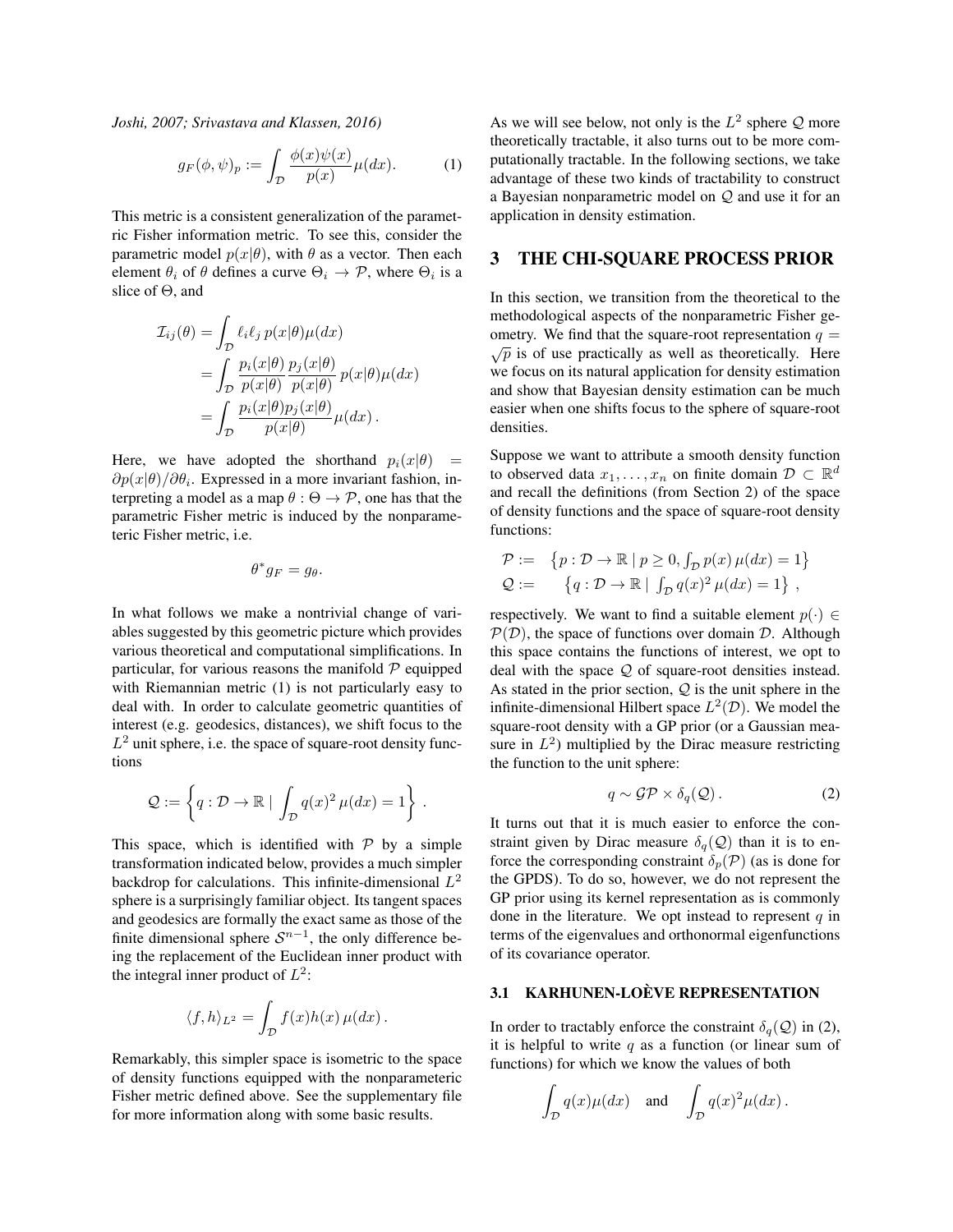This condition is satisfied by representing random function  $q$  as a linear combination of orthonormal basis functions. The K-L representation (Wang, 2008) provides a canonical way of doing so and thus links our fully probabilistic approach to other square-root density methods that rely on a basis (Pinheiro and Vidakovic, 1997; Müller and Vidakovic, 1998; Hong and Gao, 2016). Let  $u(\cdot) \sim \mathcal{GP}(0, K(\cdot))$  be a mean zero Gaussian process over domain  $D$  with covariance operator  $K(\cdot)$ . Then u admits a K-L expansion of the form

$$
u(\cdot) = \sum_{i=1}^{\infty} u_i \, \phi_i(\cdot), \qquad u_i \stackrel{ind}{\sim} N(0, \lambda_i^2), \qquad (3)
$$

where the  $\lambda_i$ s and the  $\phi_i$ s are respectively the eigenvalues and eigenfunctions of operator  $K$ . That is to say, they satisfy

$$
K(\phi_i)(x') = \int k(x, x')\phi_i(x)\mu(dx) = \lambda_i\phi_i(x')
$$

where  $k(\cdot, \cdot)$  is the usual covariance kernel. The eigenvalues are decreasing and their sum-of-squares is finite:  $\lambda_{i+1} < \lambda_i$ ,  $\sum_{i=1}^{\infty} \lambda_i^2 < \infty$ . Finally, the eigenfunctions form an orthonormal basis of  $L^2$ :

$$
\int \phi_i(x)\phi_j(x)\mu(dx) = 0, \text{ and } \int \phi_i^2(x)\mu(dx) = 1.
$$

In this paper, we model  $q$  as belonging to the Matérn class of GPs. For the Matérn class, a closed-form orthonormal basis may be obtained from the eigenfunctions of the Laplacian (Chung, 2013; Beskos et al., 2016). The covariance operator is given by

$$
K = \sigma^2 (\alpha - \Delta)^{-s}, \qquad (4)
$$

where  $\alpha$  and  $\sigma^2$  are positively constrained scale parameters, s is a smoothness parameter, and  $\Delta$  is the Laplacian  $\sum_{i=1}^{d} \partial_i^2$ . The eigenvalues and eigenfunctions corresponding to this covariance operator depend on the area and dimensionality of domain  $D$  and are presented in Section 6 below. It should be noted that the decision to use the Matérn class is entirely dictated by ease of computation and does not preclude other classes of GP from being used in future applications.

#### 3.2 THE MODEL

The proposed density model is Bayesian nonparametric, i.e. we place a prior distribution on a set of functions and eschew a restrictive parametric form. Given data  $x = (x_1, \dots, x_N) \in \mathcal{D}$ , we obtain a posterior distribution, which is itself a distribution over the same set of functions and is absolutely continuous with respect to the specified prior distribution. As stated above, the prior  $\pi(q)$  on square-root density  $q \in \mathcal{Q}$  is a GP multiplied by the Dirac measure on the  $L^2$  sphere. Following (3), the prior for q and the likelihood of the data x given q are given by

$$
\pi(q) \propto \delta_q(Q) \prod_{i=1}^{\infty} \exp(-q_i^2/(2\lambda_i^2)),
$$
  

$$
\pi(x|q) = \prod_{n=1}^N q^2(x_n),
$$

since  $q$  is the square-root density. This prior can also be interpreted as arising from an infinite-dimensional Bingham distribution on the coefficients (Dryden, 2005). The posterior distribution on  $q$  is then given by

$$
\pi(q|x) = \frac{\pi(x|q)\,\pi(q)}{\int_{\mathcal{Q}} \pi(x|q)\,\pi(q)\,dq} \propto \pi(q) \prod_{n=1}^N q^2(x_n) .
$$

Suppressing the Dirac measure, the log-posterior given data  $x_{1:N}$  may be written in terms of the K-L expansion of  $q$ :

$$
\log \pi(q|x) \propto \sum_{n=1}^{N} \log q(x_n)^2 - \frac{1}{2} \sum_{i=1}^{\infty} q_i^2 / \lambda_i^2
$$
  
= 
$$
2 \sum_{n=1}^{N} \log |q(x_n)| - \frac{1}{2} \sum_{i=1}^{\infty} q_i^2 / \lambda_i^2
$$
  
= 
$$
2 \sum_{n=1}^{N} \log |\sum_{i=1}^{\infty} q_i \phi_i(x_n)| - \frac{1}{2} \sum_{i=1}^{\infty} q_i^2 / \lambda_i^2.
$$

By modelling the square-root density  $q$  with a GP prior, we model the density function p with a  $\chi^2$ -process prior. Modeling the density p as a  $\chi^2$ -process, we automatically enforce the non-negativity requirement for probability density functions. On the other hand,  $\chi^2$ -processes are not restricted to have unit integrals. We therefore rely on a geometric HMC inference scheme to restrict proposals to the  $L^2$  sphere. This is discussed in details in Section 4.

# 4 INFERENCE

Inference for the  $\chi^2$ -process density model is relatively straightforward and amenable to advanced HMC methods. In Section 4.1, we show that, in this context, infinitedimensional spherical HMC is equivalent to Riemannian HMC using the parametric Fisher information. In practice, we follow Beskos et al. (2016) and truncate the K-L expansion of the GP square-root density prior for an integer I using truncation operator  $T_I$ :

$$
T_I(q(x)) = T_I \Big( \sum_{i=0}^{\infty} q_i \, \phi_i(x) \Big) = \sum_{i=0}^{I} q_i \, \phi_i(x) \, .
$$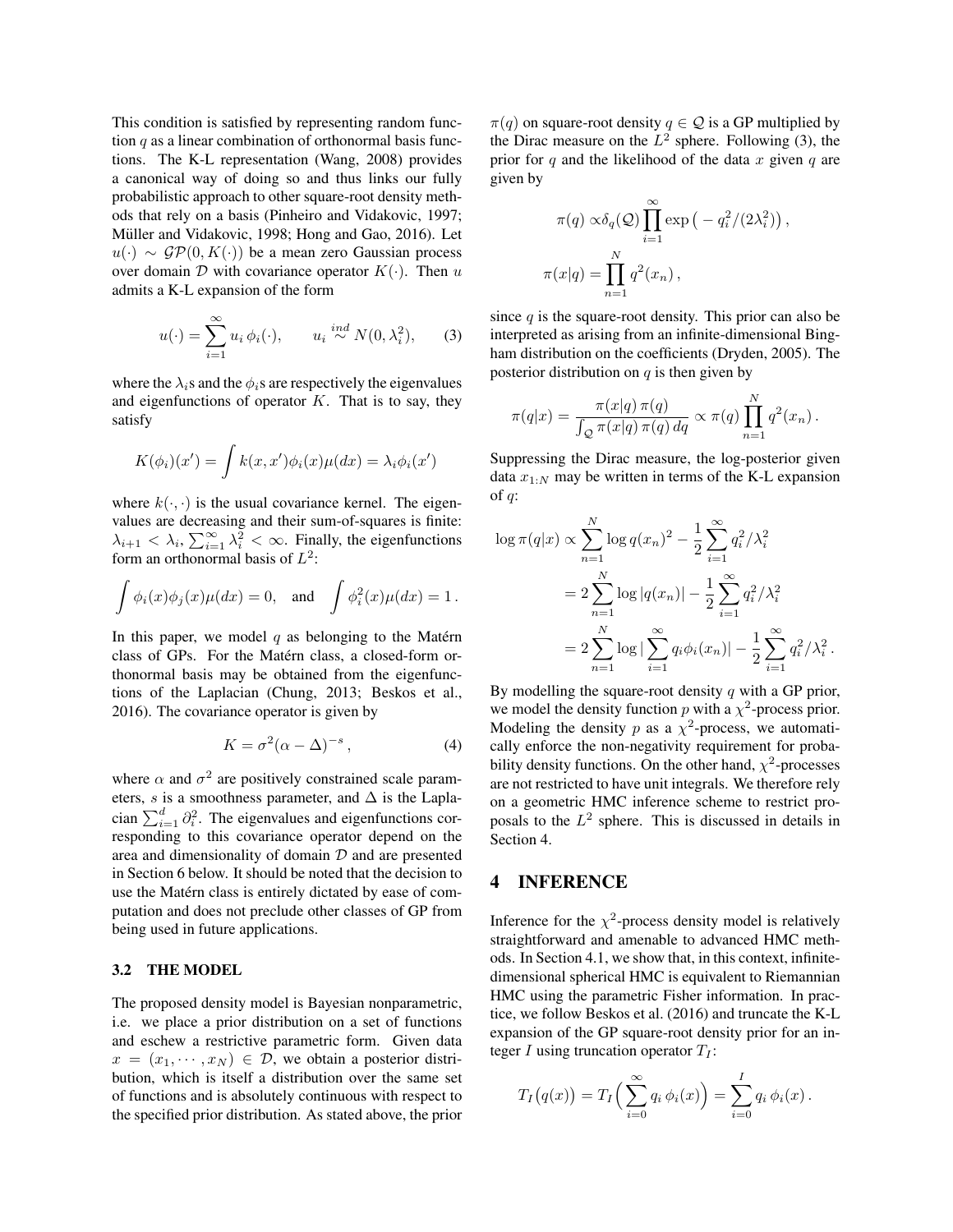Due to the orthonormality of the basis  $\phi_i$ , the unit integral constraint on  $T_I(q)^2$  translates directly to a spherical constraint on the random coefficients  $q^I = (q_0, \dots, q_I)$ . That is,

$$
1 = \int_{D} T_I (q(x))^{2} \mu(dx) = \int_{D} \left( \sum_{i=0}^{I} q_i \phi_i(x) \right)^{2} \mu(dx)
$$
  
= 
$$
\sum_{i=0}^{I} q_i^{2} \int \phi_i(x)^{2} \mu(dx) = \sum_{i=0}^{I} q_i^{2}
$$

where the penultimate equality is given by the orthogonality of the basis elements and the last equality is on account of the basis elements being normal. Thus, inference can be performed over the coefficients  $q<sup>I</sup>$  by using spherical HMC (Lan, Zhou, and Shahbaba, 2014) on the sphere  $S<sup>I</sup>$ . Both of these methods augment the state space with an auxiliary velocity variable  $v$  (satisfying  $v^T q^I = 0$ ) and simulate from a Hamiltonian system by splitting (Shahbaba et al., 2014) the Hamiltonian of interest (*H*) into two Hamiltonians  $(H^1 + H^2)$ :

$$
H(qI, v) = -\log \pi(qI) + \frac{1}{2}G(qI) + \frac{1}{2}vTv
$$
  
\n
$$
H1(qI, v) = -\log \pi(qI) + \frac{1}{2}G(qI)
$$
  
\n
$$
H2(qI, v) = \frac{1}{2}vTv.
$$

Here  $\pi$  is the posterior distribution and G is the canonical Riemann tensor for the sphere (Lan, Zhou, and Shahbaba, 2014). Simulating from  $H^1$  involves a small perturbation of the velocity by the gradient of  $H<sup>1</sup>$  with respect to  $q<sup>I</sup>$ ; simulating  $H<sup>2</sup>$  involves moving along the sphere's geodesics in the direction  $v$ . This last fact is relevant to the discussion of the following section.

The computational bottlenecks for both HMC and spherical HMC are the likelihood evaluations (within the accept-reject step) and the gradient evaluations (within the discretized trajectory). For our model, both likelihood and gradient evaluations require a single summation over  $N$  terms, each a simple function of the  $N$  observations individually. Thus, the complexity is linear in the number of data points  $(O(N))$ . This is orders faster than the  $O(N^3)$  computations required to perform inference for the GPDS (Murray, MacKay, and Adams, 2009). However, in a big data setting, even linear complexity might prove too costly. In such case, we recommend performing these summations using a binary reduction on a GPU with  $O(log_2(N))$  complexity (Holbrook et al., 2020).

#### 4.1 INFERENCE IN THE LIMIT

We note that both spherical HMC uses geodesic flows on the finite dimensional sphere to propose new Markov chain states. Since these flows are formally equivalent to the geodesic flows on the  $L^2$  sphere (see Section 2) and since the natural geometry on  $L^2$  is equivalent to the nonparametric Fisher geometry, it is worth asking whether these inference schemes are adapted to the nonparametric Fisher geometry in a similar way to Riemannian HMC's adaptation to the parametric Fisher geometry.

Indeed this is the case, and it is a simple consequence of Proposition 1 in the supplementary file and the isometric relationship between square-integrable functions and square-summable sequences induced by any orthonormal basis  $\{\phi_i\}_{i=1}^{\infty}$  with completion  $L^2$ . Denote the space of square-summable sequences and its sphere

$$
\ell^2 = \left\{ q = \{q_i\}_{i=1}^{\infty} \middle| \langle q, q \rangle_{\ell^2} = \sum_{i=1}^{\infty} q_i^2 < \infty \right\},
$$
\n
$$
\mathcal{S}^{\infty} = \left\{ q \in \ell^2 \middle| \langle q, q \rangle_{\ell^2} = \sum_{i=1}^{\infty} q_i^2 = 1 \right\}.
$$

Then it follows from the orthonormality of  $\{\phi_i\}_{i=1}^{\infty}$  that  $(L^2, \langle \cdot, \cdot \rangle_{L^2}) \cong (\ell^2, \langle \cdot, \cdot \rangle_{\ell^2})$ , since for any arbitrary function  $q = q(\cdot) \in L^2$ ,

$$
\langle q, q \rangle_{L^2} = \int q(x)^2 \mu(dx) = \int \left(\sum_{i=1}^{\infty} q_i \phi_i(x)\right)^2 \mu(dx)
$$

$$
= \sum_{i=1}^{\infty} q_i^2 = \langle q, q \rangle_{\ell^2}.
$$

It is an immediate result that the respective spheres are also isometric, i.e.  $(Q, \langle \cdot, \cdot \rangle_{L^2}) \cong (S^{\infty}, \langle \cdot, \cdot \rangle_{\ell^2})$ , and hence, by Proposition 1, the following result holds.

Lemma 1. *Given an orthonormal basis for* L 2 *, the space of density functions equipped with the Fisher metric is isometric to the sphere* S<sup>∞</sup> *with its natural Euclidean metric, i.e.*  $(\mathcal{P}, g_F(\cdot, \cdot)) \cong (\mathcal{S}^{\infty}, \langle \cdot, \cdot \rangle_{\ell^2})$ . (See the sup*plementary file for the proof.)*

Our goal is to show that spherical HMC can be adapted to the nonparametric Fisher geometry in the infinitedimensional limit. Given that the geodesic paths followed by spherical HMC converge to geodesics on  $S^{\infty}$ , Lemma 35 will imply that these paths correspond to geodesics on  $(\mathcal{P}, g_F(\cdot, \cdot))$ .

**Lemma 2.** *Geodesic flows on the finite sphere*  $S^{I-1}$ *converge to geodesic flows on the infinite-dimensional sphere*  $S^{\infty}$  *as*  $I \to \infty$ *. (See the supplementary file for the proof.)*

We are now ready to connect Riemannian HMC and spherical HMC in the infinite-dimensional limit (where the latter is applied to the square-root density estimation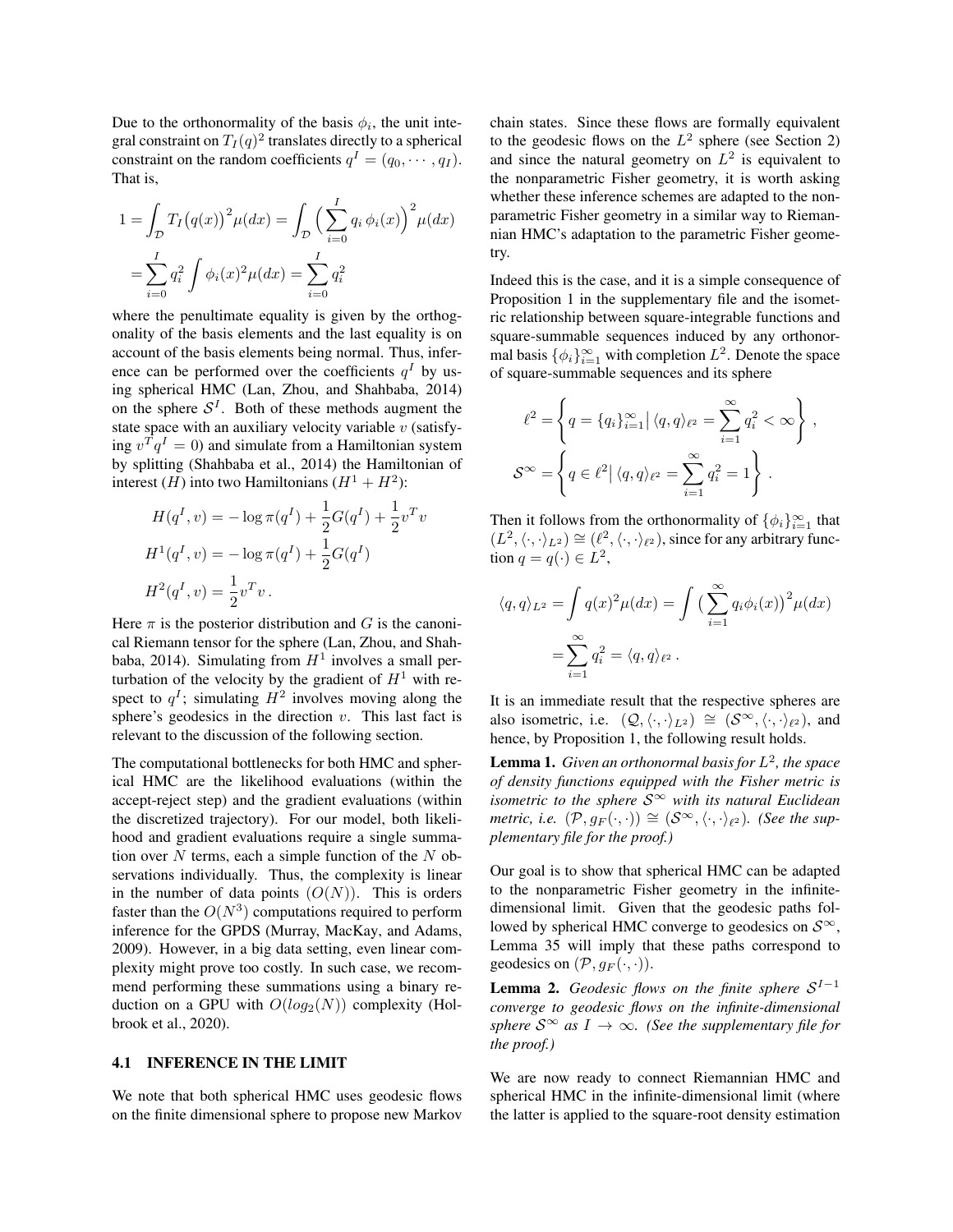problem). To make this relationship as clear as possible, we introduce a different (but equivalent) definition of a geodesic based on the calculus of variations (in contrast to the null acceleration definition from Lemma 1). Assume that two points  $A$  and  $B$  are close together in a small open set of Riemannian manifold  $(\mathcal{M}, q(\cdot, \cdot))$ . Let  $\Gamma : [a, b] \times (-\epsilon, \epsilon) \rightarrow M$  be a family of curves  $\gamma_s : [a, b] \to \mathcal{M}$  satisfying  $\gamma_s(a) = A$  and  $\gamma_s(b) = B$ for all  $s \in (-\epsilon, \epsilon)$ . Then  $\gamma$  is a geodesic if it minimizes the energy functional

$$
E(\gamma) = \frac{1}{2} \int_a^b g_{\gamma(t)}(\dot{\gamma}(t), \dot{\gamma}(t)) dt,
$$

and thus satisfies  $\frac{d}{ds}E(\gamma_s) = 0$ .

For a parametric family of distributions  $\mathcal{P}_{\theta}$  equipped with the Fisher metric, the *parametric Fisher energy* takes the form

$$
E(\theta) = \frac{1}{2} \int_{a}^{b} g_{\theta(t)}(\dot{\theta}(t), \dot{\theta}(t))_{F} dt
$$
  
= 
$$
\frac{1}{2} \int_{a}^{b} \nabla_{\theta} \ell(\theta(t))^{T} \mathcal{I}(\theta(t))^{-1} \nabla_{\theta} \ell(\theta(t)) dt,
$$

where  $\mathcal{I}(\theta)$  is the Fisher information, and  $\ell(\theta)$  =  $\log p(\theta)$ . On the other hand by Lemmas 1 and 5, the *nonparametric Fisher energy* for a family of curves in P takes the form

$$
E(p) = \frac{1}{2} \int_{a}^{b} g_{p(t)}(\dot{p}(t), \dot{p}(t))_{F} dt
$$
  

$$
= \frac{1}{2} \int_{a}^{b} \langle \dot{q}(t), \dot{q}(t) \rangle_{L^{2}} dt
$$
  

$$
= \frac{1}{2} \int_{a}^{b} \langle \dot{q}(t), \dot{q}(t) \rangle_{\ell^{2}} dt
$$

where  $q = \sqrt{p} = \sum_{i=1}^{\infty} q_i \phi_i(\cdot)$ .

**Theorem 1.** Let  $q(\cdot) = \sqrt{p(\cdot)} \in \mathcal{Q}$  be a square-root *density function with expansion satisfying*

$$
q(\cdot) = \sum_{i=1}^{\infty} q_i \phi_i(\cdot), and
$$
  

$$
1 = \int_{\mathcal{D}} q(x)^2 \mu(dx) = \sum_{i=1}^{\infty} q_i^2,
$$

*with random, real-valued coefficients*  $q_i, i = 1, \ldots, \infty$ *. Then, in the infinite-dimensional limit, spherical HMC follows the nonparametric Fisher metric's geodesic flows in the same way that Riemannian HMC follows the Fisher metric's geodesic flows over the parametric family of distributions*  $P_{\theta}$ *. (See the supplementary file for the proof).*

# 5 RELATIONSHIP TO THE COX PROCESS

The  $\chi^2$ -process density prior may be used to model the intensity function of a Cox process (Cox, 1955). The Cox process is a point process over a given domain such that each realization at point  $t$  is drawn from a Poisson distribution with intensity  $\mu(s)$ , where intensity function  $\mu(\cdot)$  is itself a random process over the same given domain. Cox processes are useful for the analysis of spatial and time series data. Given  $\mu(\cdot)$ , the likelihood of such data  $\{s_n\}_{n=1}^N$  is given by

$$
p(\lbrace s_n \rbrace_{n=1}^N | \mu(\cdot) ) = \exp\Big(-\int_{\mathcal{D}} \mu(s) \, ds\Big) \times \prod_{n=1}^N \mu(s_n) \, . \tag{5}
$$

Bayesian inference on  $\mu(\cdot)$  requires the calculation of two integrals, that over the parameter space and that from Equation (5). We make the latter integral trivial by modeling the intensity function as the product of a density function and a positively constrained random variable:

$$
\mu(s) = M \times p(s) = M \times q(s)^2.
$$

In this case, the likelihood  $p(\lbrace s_n \rbrace_{n=1}^N | \mu(\cdot))$  may be written as

$$
\exp\left(-\int_{\mathcal{D}} Mq(s)^2 ds\right) \times \prod_{n=1}^N Mq(s_n)^2,
$$

which is equal to

$$
\exp(-M) M^N \prod_{n=1}^N q(s_n)^2
$$
.

Since the likelihood factors in M and  $q(\cdot)$ , it follows that the two random variables will be independent in posterior distribution *if* they are specified to be independent in prior distribution. Indeed, M may even be given a conjugate prior: it is easy to see that

$$
M \sim \Gamma(a, b)
$$
, implies  $M|N \sim \Gamma(a + N, b + 1)$ .

Sampling from the joint posterior of  $\mu(\cdot)$  is as simple as independently sampling M from its posterior and  $q^2(\cdot)$ from the  $\chi^2$ -process density sampler and then multiplying the two together. Such a model should be used with care. As a function of the data, the posterior distribution of  $M$  solely depends on  $N$ , which is itself a single realization from a Poisson distribution. Thus, our  $\chi^2$ -process density prior for the Cox process is useful in situations where ample prior information on  $M$  is available.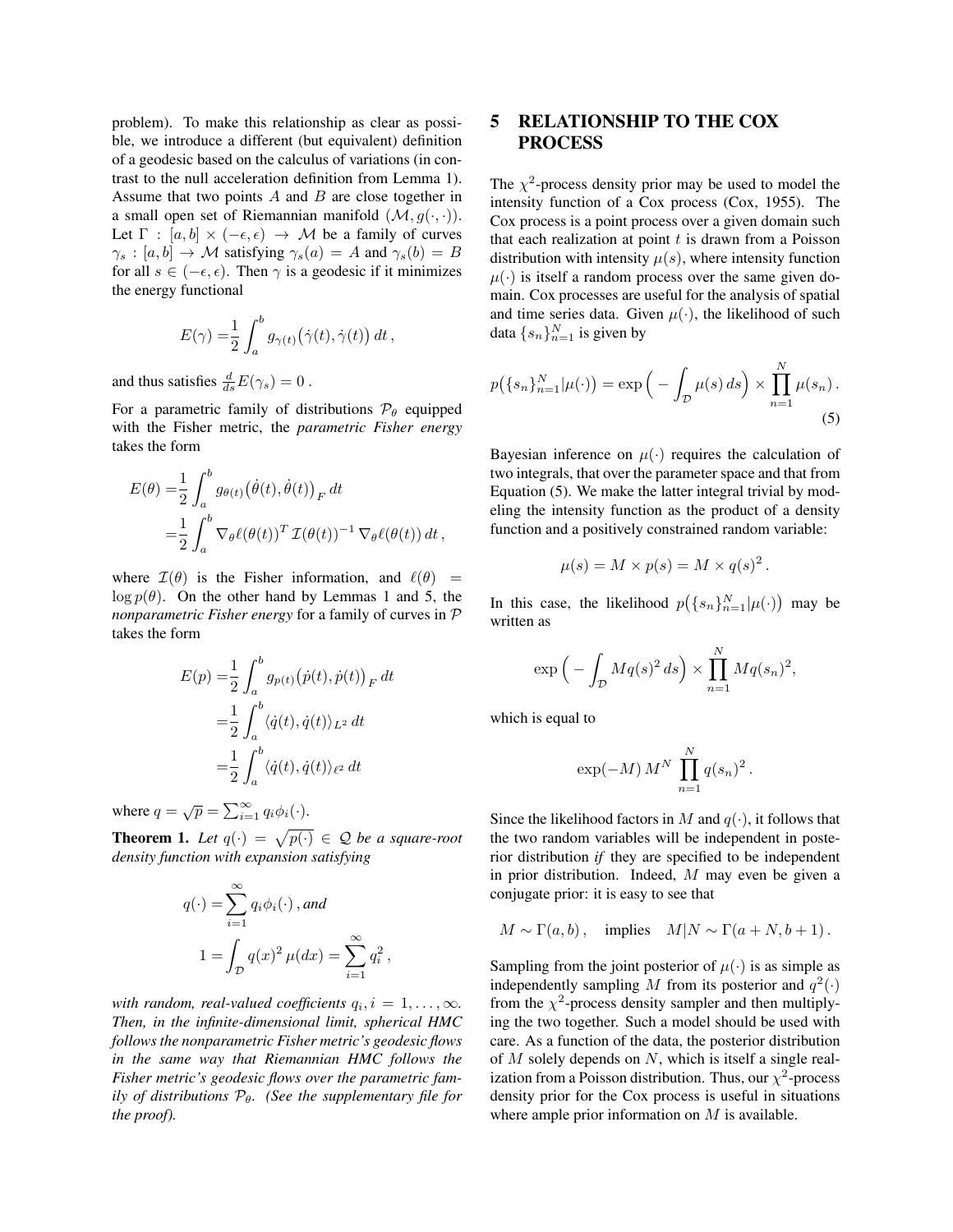

Figure 1: Each plot shows 100 posterior draws from the  $\chi^2$ -process density sampler. 1,000 data samples were drawn from a different beta distribution for each plot. The generating pdf is given in red, and the red hash marks describe the actual data produced.

### 6 EMPIRICAL RESULTS

Here we apply the  $\chi^2$ -process density model to both simulated and real-world data. As stated in Section 3.1, the eigen-pairs corresponding to the GP with covariance operator (4) depend on both the dimension and the area of  $D$ . When  $D$  is the one-dimensional unit interval, the eigen-pairs are given by

$$
\lambda_i^2 = \sigma^2 (\alpha + \pi^2 i^2)^{-s}
$$
, and  $\phi_i(x) = \sqrt{2} \cos(\pi i x)$ ,

for  $i > 0$ . For the two-dimensional unit square  $\mathcal{D} =$  $[0, 1] \times [0, 1]$ , the eigen-pairs are given by

$$
\lambda_i^2 = \sigma^2 (\alpha + \pi^2 (i_1^2 + i_2^2))^{-s},
$$
  
\n
$$
\phi_i(x) = 2 \cos(\pi i_1 x_1) \cos(\pi i_2 x_2),
$$

for  $i_1, i_2 \geq 0$ , where  $i_1$  and  $i_2$  are indices for the first and second dimensions of the domain respectively. See Beskos et al. (2016) for a similar approach.

#### 6.1 SIMULATED EXPERIMENTS

Figure 1 depicts 1,000 data points (red hash marks) drawn from four different beta distributions (red) along with 100 MCMC draws from the posterior distribution based on the  $\chi^2$ -process density model. From left to right and top to bottom, the beta distribution parameters are  $(1, 1), (5, 2), (0.5, 0.5),$  and  $(2, 2)$ . Note that while the individual posterior draws adhere closely to the sampled data, the variability in the posterior draws accounts for uncertainty and gives good coverage to the true density. The hyperparameter settings for the top-left plot is given by  $(\sigma, \alpha, s) = (.5, 1, 1)$ , and  $(\sigma, \alpha, s) = (.5, .5, .8)$  is the hyperparameter setting for the rest. We set  $I = 30$ 



Figure 2: The contours (black) of the posterior median from 1,000 draws of the  $\chi^2$ -process density sampler. Each posterior is conditioned on 1,000 data points (red).

for each example, and 10,000 thinned MCMC iterations were used to make each figure.

Figure 2 depicts 1,000 data points (red) drawn from four different distributions on the unit square along with the contours of the pointwise median of 1,000 posterior draws from the  $\chi^2$ -process density model. The data in the first three plots was generated using truncated Gaussians and mixtures of truncated Gaussians. The data for the last plot were generated by Gaussian noise added to the uniform distribution on the circle. The model adapts easily to multimodal and patterned data samples. For all examples, the hyperparameters were fixed to  $(\sigma, \alpha, s)$  =  $(0.9, 0.1, 1.1)$ , and  $0 \le i_1, i_2 \le 5$  for each example.

### 6.2 REAL-WORLD EXPERIMENTS

Figure 3 features the British coal mine disaster data set, in which the dates of 191 disasters are recorded between the years of 1851 and 1967. In both plots, the dates are given in red. Two comparisons are implied by the figure. The first is a comparison between the variability of 100 posterior draws based on 191 data points (left plot) with the variability in 100 posterior draws based on 1,000 data points, as in Figure 1. One sees much less variability in the latter. The other comparison is between the close fit exhibited in the posterior draws of the left plot compared to the smooth fit shown by the pointwise quantiles (median, black; .25, blue; .75, blue). As we can see, our method is valid for modeling densities without periodic tendencies, despite the specific form of the basis. Both plots are based on 10,000 thinned MCMC iterations, with hyperparameter settings  $(\sigma, \alpha, s) = (.5, .5, .8)$  with  $I = 30$ .

Figure 4 features Hutchings' bramble canes data (red) (Hutchings, 1978), consisting of the locations of 823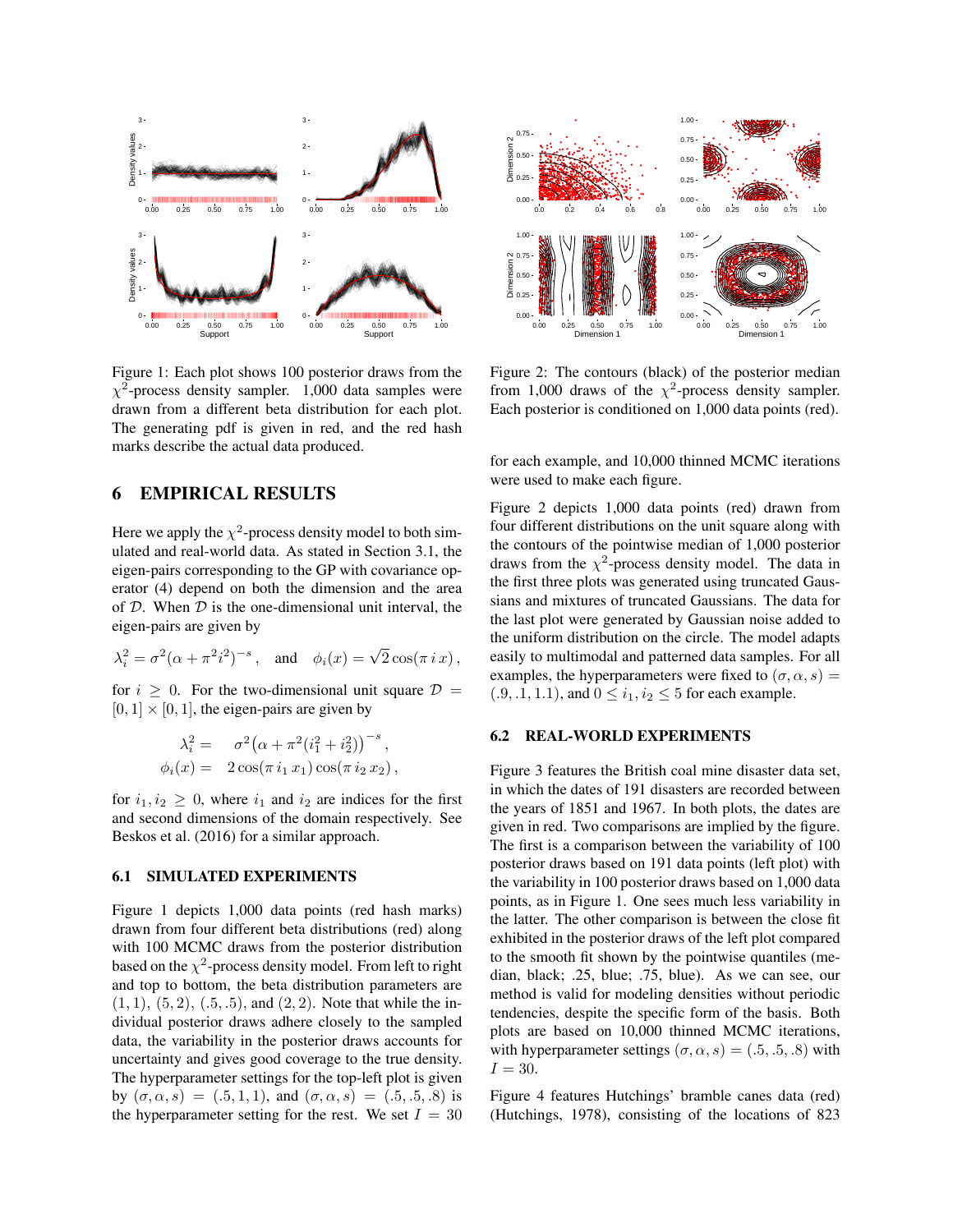

Figure 3: Coal mining disasters data: the left figure shows 100 posterior draws from the  $\chi^2$ -process density model (gray) over 191 vertical lines (red) marking the precise date of each disaster. The right figure shows the pointwise median (black) for the same sample as well as pointwise quantile bands (blue).

bramble canes in a square plot. The left figure contains a heatmap of the pointwise posterior mean of the  $\chi^2$ process density model, where black pertains to low density and white pertains to high density. Finally, a single contour (blue) at density level 0.3 divides the majority of points from areas of extremely low density. The hyperparameters were set to  $(\sigma, \alpha, s) = (2, .01, 1.1)$  with  $0 \leq i_1, i_2 \leq 5$ , and the posterior sample featured 10,000 MCMC iterations. The right figure features 823 draws from the posterior predictive distribution of the  $\chi^2$  process density model. Each draw from the posterior predictive distribution was obtained by randomly selecting one posterior draw from the  $\chi^2$  process density model. Since this single posterior sample is itself a density function, one can then sample from its corresponding distribution using a rejection sampling scheme. There is a remarkable similarity between the posterior predictive sample (right, black) and the bramble canes data (left, red).

# 7 DISCUSSION

We have presented a nonparametric extension to the parametric Fisher geometry and showed that this generalization is consistent with its parametric predecessor. To do so, the set of probability density functions over a given domain was defined to be an infinite-dimensional smooth manifold where each point is itself a density function. This manifold becomes a Riemannian manifold when equipped with the nonparametric Fisher information metric and is then identified with the infinitedimensional sphere. We demonstrated one application of this approach in the form of Bayesian nonparametric density estimation. The resulting  $\chi^2$ -process density model is flexible and computationally efficient: it is amenable to HMC and, in comparison to the cubic scaling of GP competitors, scales linearly in the number of data points. Of course, there is nothing *a priori* restricting the prior to be Gaussian. Also, an important next step



Figure 4: Hutchings' bramble canes data: the first figure depicts the 823 bramble canes (red), a heatmap of the pointwise posterior mean (black is low, white is high), and a single contour at density 0.3 (blue) including all but a few points. The second figure shows 823 draws from the  $\chi^2$ -process density posterior predictive distribution.

is placing a prior on the number of basis functions to use, as is done in (Cotter et al., 2013).

The theoretical and methodological results presented in this paper are merely first steps in exploiting the simple geometry implied by the nonparametric Fisher metric.

### Acknowledgement

This work is supported by NSF grant DMS 1622490 and NIH grant R01 MH115697.

### References

- Gourieroux, Christian and Alain Monfort (1995). *Statistics and econometric models*. Vol. 1. Cambridge University Press.
- Jeffreys, Harold (1946). "An invariant form for the prior probability in estimation problems". In: *Proceedings of the Royal Society of London a: mathematical, physical and engineering sciences*. Vol. 186. 1007. The Royal Society, pp. 453–461.
- Le Cam, Lucien (2012). *Asymptotic methods in statistical decision theory*. Springer Science & Business Media.
- Fisher, Ronald Aylmer (1925). "Theory of statistical estimation". In: *Mathematical Proceedings of the Cambridge Philosophical Society*. Vol. 22. 05. Cambridge Univ Press, pp. 700–725.
- Rao, C Radhakrishna (1945). "Information and accuracy attainable in the estimation of statistical parameters". In: *Bull. Calcutta Math. Soc* 37.3, pp. 81–91.
- Amari, Shun-ichi and Hiroshi Nagaoka (2007). *Methods of information geometry*. Vol. 191. American Mathematical Soc.
- Srivastava, Anuj, Ian Jermyn, and Shantanu Joshi (2007). "Riemannian analysis of probability density functions with applications in vision". In: *Computer Vision and*